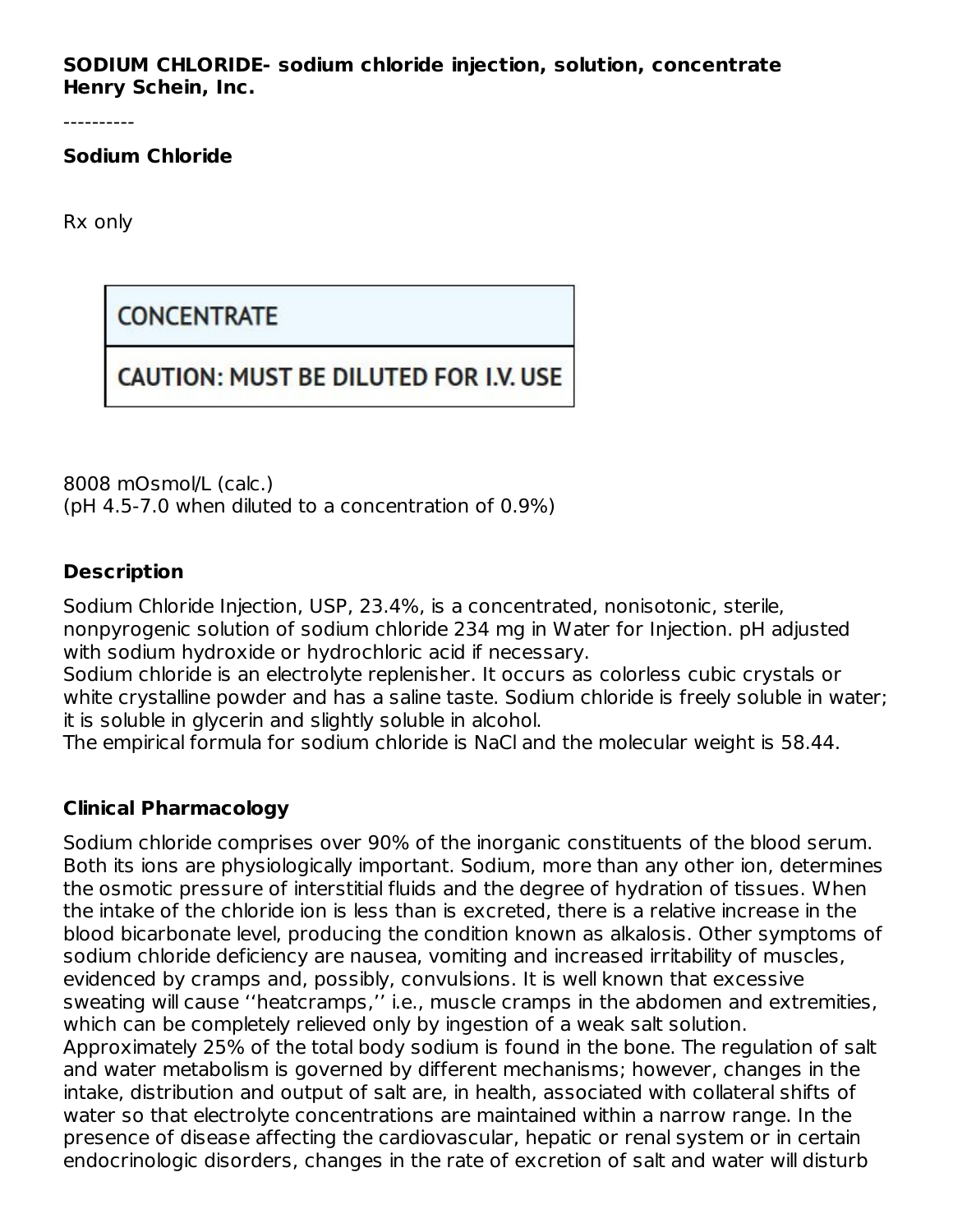the homeostatic equilibrium. Frequently, abnormalities in the metabolism of water or salt may occur as a result of vomiting, diarrhea, gastrointestinal suction and fever. Excessive sweating will produce loss of water or salt, but since the electrolyte concentration is hypotonic, loss of water will predominate.

The normal salt intake ranges from 5 to 15 grams daily, most of which is excreted by the kidneys. The control of water and salt excretion in urine is very intricate, involving filtration by the glomerulus and reabsorption by the tubules of approximately 99% of the filtered load. The actual quantities excreted depends on the requirements prevailing at the moment. The finer adjustments of the tubular absorptive mechanisms are influenced by osmotic interrelationships between cell water, plasma and urine and by certain steroid hormones influencing electrolyte excretion and the posterior pituitary hormone regulating water excretion. When food intake ceases or salt is withheld, the content of sodium chloride in urine diminishes rapidly so that the body stores are retained. Similar renal retention of electrolytes occurs when salt is lost via gastrointestinal secretion through vomiting, etc. In other conditions, such as congestive heart failure, cirrhosis, nephritis or hypersecretion of the adrenal cortical hormones, the kidney fails to eliminate sufficient sodium. This results in retention of both salt and water, producing an excessive accumulation of extracellular fluid, which may be effectively combated by a sharp restriction of salt intake and use of a diuretic.

Depletion of body salt may be caused in many ways, one of which is too energetic treatment of fluid and sodium retention. Besides this, diabetic acidosis, burns, excessive sweating with free drinking of water, repeated paracentesis for removal of ascitic fluid, adrenal cortical hypofunction and certain forms of nephritis, as well as abnormal losses of gastrointestinal secretions, will cause marked salt depletion. With salt loss, there is a reduction of the osmotic pressure of the extracellular fluid; the urine volume may be retained but it is free of sodium chloride.

# **Indications and Usage**

Sodium Chloride Injection, USP, 23.4%, is indicated as an additive in parenteral fluid therapy for use in patients who have special problems of sodium electrolyte intake or excretion. It is intended to meet the specific requirements of the patient with unusual fluid and electrolyte needs. After available clinical and laboratory information is considered and correlated, the appropriate number of milliequivalents of sodium chloride required can be withdrawn from Sodium Chloride Injection, USP, 23.4% and diluted for use.

Sodium Chloride Injection is indicated for the treatment of sodium, chloride and water deficiencies that commonly occur in many diseases. Isotonic Sodium Chloride Injection should be limited to cases in which the chloride loss is greater than the sodium loss, as in vomiting from pyloric obstruction, or in which the loss is about equal, as in vomiting from duodenal, jejunal or ileal obstruction and in the replacement of aspirated gastrointestinal fluids.

The toxic symptoms that follow various forms of intestinal obstruction are accompanied by a marked reduction of blood chloride and often sodium chloride has a lifesaving effect.

Symptoms of sodium chloride deficiency are very similar to those of Addison's disease and large doses of sodium chloride will produce temporary alleviation of the symptoms. Other disorders in which sodium chloride is therapeutically useful include extensive burns, failure of gastric secretion and postoperative intestinal paralysis.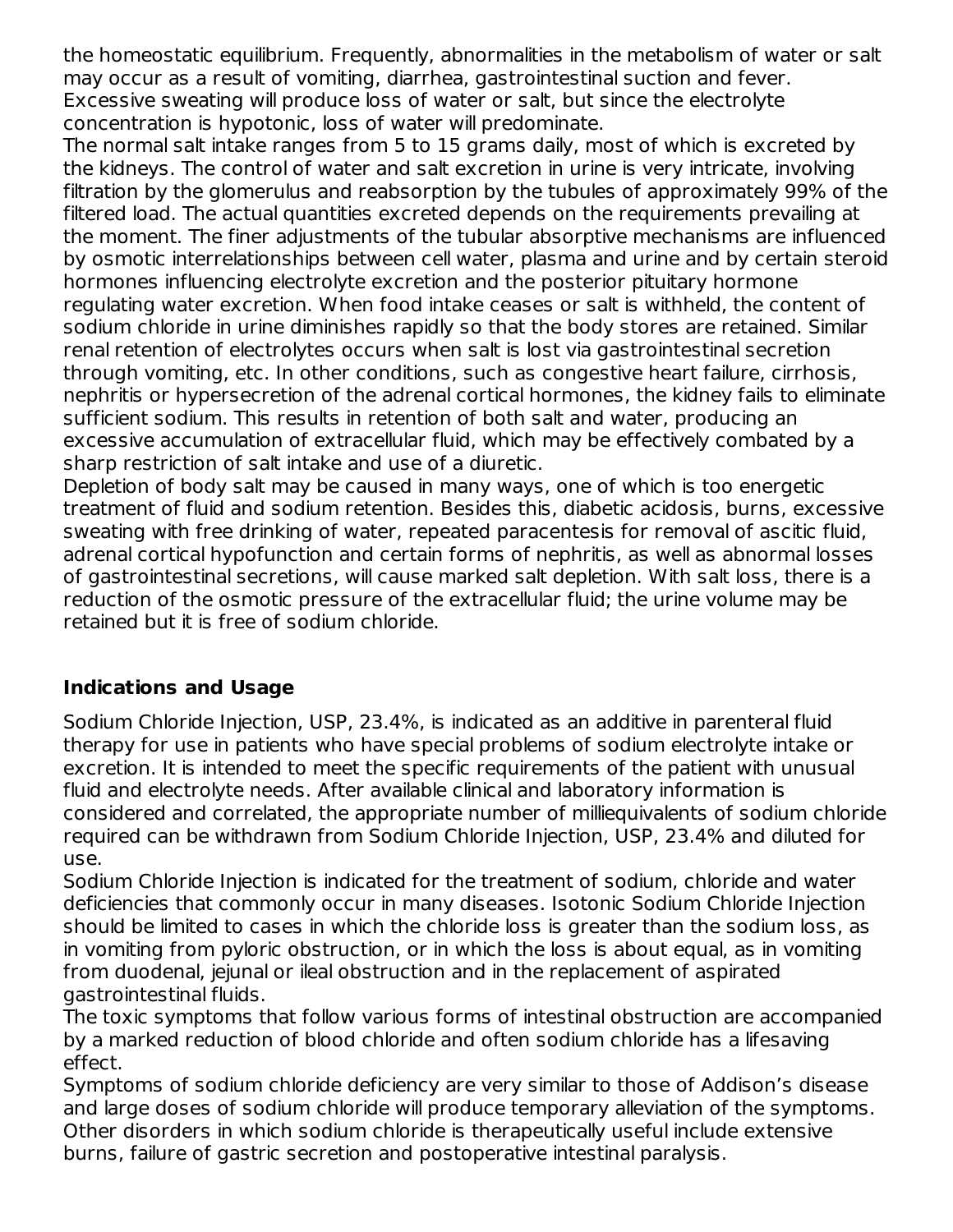# **Contraindications**

Surgical patients should seldom receive salt- containing solutions immediately following surgery unless factors producing salt depletion are present. Because of renal retention of salt during surgery, additional electrolyte given intravenously may result in fluid retention, edema and overloading of the circulation.

## **Warnings**

This product contains aluminum that may be toxic. Aluminum may reach toxic levels with prolonged parenteral administration if kidney function is impaired. Premature neonates are particularly at risk because their kidneys are immature, and they require large amounts of calcium and phosphate solutions, which contain aluminum. Research indicates that patients with impaired kidney function, including premature neonates, who receive parenteral levels of aluminum at greater than 4 to 5 mcg/kg/day accumulate aluminum at levels associated with central nervous system and bone toxicity. Tissue loading may occur at even lower rates of administration.

Sodium Chloride Injection, USP, 23.4% is hypertonic and must be diluted prior to administration. Inadvertent direct injection or absorption of concentrated sodium chloride solution may give rise to sudden hypernatremia and such complications as cardiovascular shock, central nervous system disorders, extensive hemolysis and cortical necrosis of the kidneys.

# **Precautions**

#### General

Excessive amounts of sodium chloride by any route may cause hypopotassemia and acidosis. Excessive amounts by the parenteral route may precipitate congestive heart failure and acute pulmonary edema, especially in patients with cardiovascular disease and in patients receiving corticosteroids or corticotropin or drugs that may give rise to sodium retention.

#### **Pregnancy**

Animal reproduction studies have not been conducted with Sodium Chloride Injection. It is also not known whether Sodium Chloride Injection can cause fetal harm when administered to a pregnant woman or can affect reproduction capacity. Sodium Chloride Injection should be given to a pregnant woman only if clearly needed.

#### Nursing Mothers

It is not known whether sodium chloride is excreted in human milk. Because many drugs are excreted in human milk, caution should be exercised when Sodium Chloride Injection is administered to a nursing woman.

#### Use in Children

Safety and effectiveness in children have not been established.

# **Adverse Reactions**

Parenteral administration of quantities of sodium in excess of the amount of water or sodium chloride needed or at a rate more rapid than can be accommodated by the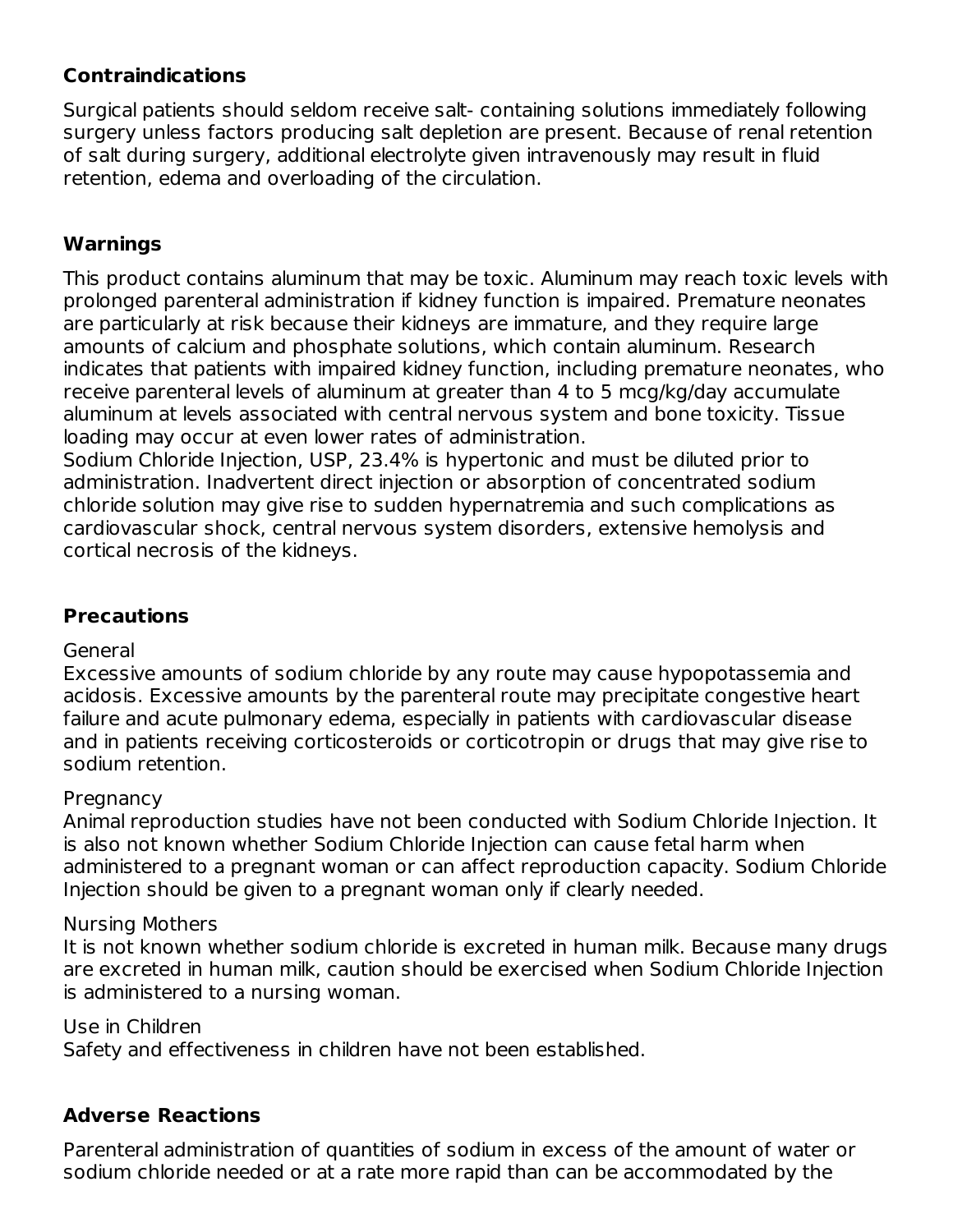patient's circulatory function may result in edema and clinical findings resembling those of congestive heart failure. Adverse effects are particularly likely to develop in patients with impaired renal or cardiac function.

Signs of postoperative salt intolerance include cellular dehydration, weakness, disorientation, anorexia, nausea, distention, deep respiration, oliguria and increased blood urea nitrogen.

# **Overdosage**

Administration of too much sodium chloride may result in serious electrolyte disturbances with resulting retention of water, edema, loss of potassium and aggravation of an existing acidosis.

When intake of sodium chloride is excessive, excretion of crystalloids is increased in an attempt to maintain normal osmotic pressure. Thus there is increased excretion of potassium and of bicarbonate and, consequently, a tendency toward acidosis. There is also a rapid elimination of any foreign salt, such as iodide and bromide, being used for therapy.

## **Dosage and Administration**

The dosage of Sodium Chloride Injection, USP, 23.4%, as an additive in parenteral fluid therapy is predicated on specific requirements of the patient after necessary clinical and laboratory information is considered and correlated. The appropriate volume is then withdrawn for proper dilution. Having determined the milliequivalents of sodium chloride to be added, divide by four to calculate the numbers of milliliters (mL) of sodium chloride to be used. Withdraw this volume aseptically and transfer the additive solution into appropriate intravenous solutions such as 5% Dextrose Injection. The properly diluted solutions may be given intravenously.

Parenteral drug products should be inspected visually for particulate matter and discoloration prior to administration, whenever solution and container permit.

## **How Supplied**

Sodium Chloride Injection, USP, 23.4% is supplied as follows:

| <b>Product Code</b> | <b>Unit of Sale</b>            | Strength/Conce<br>ntration     | Each                                                                           |
|---------------------|--------------------------------|--------------------------------|--------------------------------------------------------------------------------|
| 918930              | NDC 63323-093-30<br>Unit of 25 | 120 mEg/30<br>mL<br>(4 mEq/mL) | NDC 63323-093-01<br>30 mL fill in a 50 mL Single-<br>dose Plastic Fliptop Vial |

Store at 20° to 25°C (68° to 77°F) [See USP Controlled Room Temperature]. Preservative Free. Discard unused portion. Use only if solution is clear and seal intact.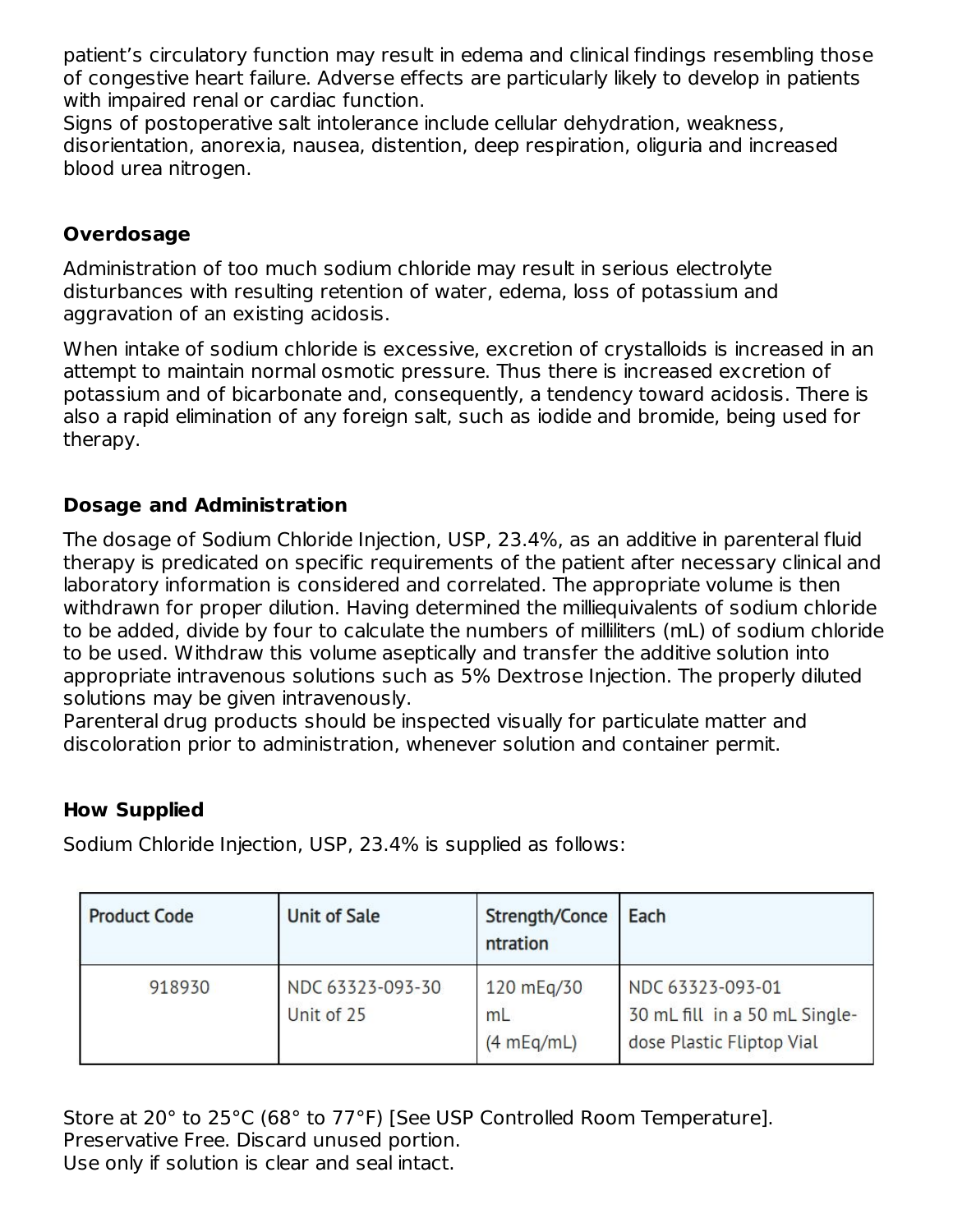The container closure is not made with natural rubber latex.

 $\cdot$ 

FRESENIUS KABI

Lake Zurich, IL 66047

www.fresenius-kabi.com/us

451644A Revised: April 2021

# **Sample Package Label**

 $\alpha$ 

| 23.4% SODIUM CHLORIDE<br>120 mEq/30 mL                                                                                                                                                                                                                                                                            |                                                                                  |                                                  |                                             |                |
|-------------------------------------------------------------------------------------------------------------------------------------------------------------------------------------------------------------------------------------------------------------------------------------------------------------------|----------------------------------------------------------------------------------|--------------------------------------------------|---------------------------------------------|----------------|
| 4 mEg/mL<br>30 mL                                                                                                                                                                                                                                                                                                 | <b>INJECTION, USP</b><br><b>Single Dose Vial</b>                                 |                                                  |                                             |                |
| <b>CONCENTRATE</b><br>CAUTION: MUST BE DILUTED FOR I.V. USE.<br>Sterile, Nonuvrogenic.<br>Preservative Free.<br>Discard unused portion.<br>Use only if solution is clear and seal<br>intact.<br>Keep out of children's reach.<br>Store at 20 to 25C (68 to 77F) (See USP<br>Controlled Room Temperature).<br>NDC: |                                                                                  | MANUFACTURER INFORMATION<br>Mfr:Fresenius Kabi   | ORIG MFG LOT: XX-XXX-XX<br>NDC:63323-093-30 | <b>RX ONLY</b> |
|                                                                                                                                                                                                                                                                                                                   | 0404-9978-30                                                                     |                                                  |                                             |                |
| ITEM#:2480961                                                                                                                                                                                                                                                                                                     |                                                                                  |                                                  |                                             |                |
| LOT# XXXXXXXXX                                                                                                                                                                                                                                                                                                    | SEE MANUFACTURER'S INSERT<br>FOR COMPLETE PRODUCT AND<br>PRESCRIBING INFORMATION |                                                  |                                             |                |
| $EXP:$ $mm - vy$                                                                                                                                                                                                                                                                                                  |                                                                                  |                                                  |                                             |                |
|                                                                                                                                                                                                                                                                                                                   | Packaged By<br>Henry Schein, Inc.                                                | GTIN:(01)XXXXXXXXXXXXXX<br>SER:(21)XXXXXXXXXXXXX |                                             |                |